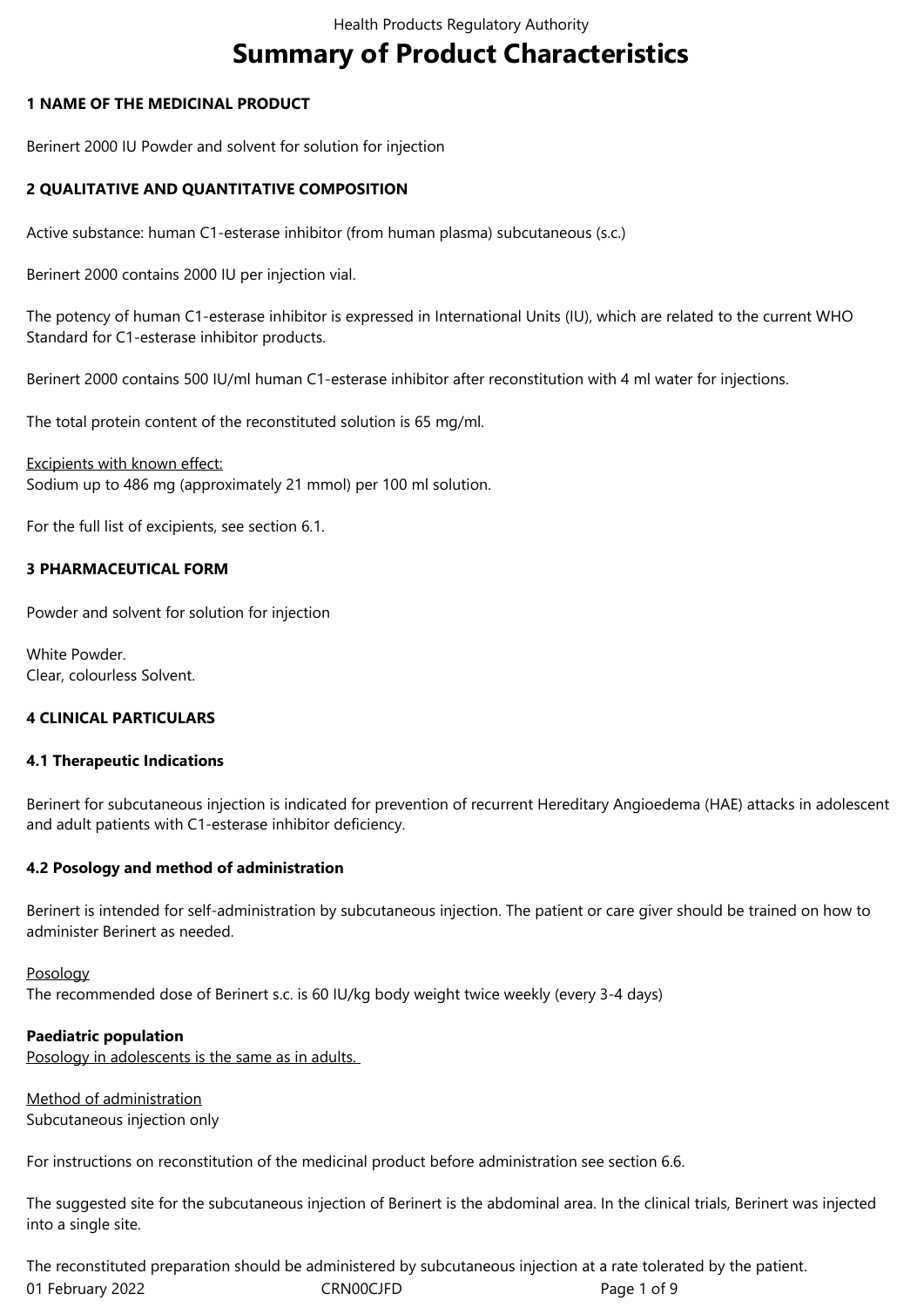## **4.3 Contraindications**

Individuals who have experienced life-threatening hypersensitivity reactions, including anaphylaxis, to C1-INH preparations or to any of the excipients listed in section 6.1.

#### **4.4 Special warnings and precautions for use**

#### **Traceability**

In order to improve the traceability of biological medicinal products, the name and the batch number of the administered product should be clearly recorded.

#### Hypersensitivity reactions

If severe allergic reactions occur, the administration of Berinert must be stopped immediately (e.g. discontinue injection) and appropriate medical care must be initiated.

In case of an acute HAE attack, individualized treatment should be initiated.

## Thromboembolic events (TEE)

Thrombosis has occurred in treatment attempts with high doses of C1-INH i.v. for prophylaxis or therapy of capillary leak syndrome before, during or after cardiac surgery under extracorporeal circulation (unlicensed indication and dose). At the recommended s.c. doses, a causal relationship between TEEs and the use of C1-INH concentrate has not been established.

#### Virus safety

Standard measures to prevent infections resulting from the use of medicinal products prepared from human blood or plasma include selection of donors, screening of individual donations and plasma pools for specific markers of infection and the inclusion of effective manufacturing steps for the inactivation/ removal of viruses. Despite this, when medicinal products prepared from human blood or plasma are administered, the possibility of transmitting infective agents cannot be totally excluded. This also applies to unknown or emerging viruses and other pathogens.

The measures taken are considered effective for enveloped viruses such as human immunodeficiency virus (HIV), hepatitis B virus (HBV), hepatitis C virus (HCV) and for the non-enveloped viruses HAV and parvovirus B19.

Appropriate vaccination (hepatitis A and B) should be generally considered for patients in regular/repeated receipt of human plasma-derived products.

Berinert 2000 IU contains less than 1 mmol sodium (23mg) per vial, that is to say essentially "sodium-free".

Berinert 3000 IU contains up to 29 mg sodium per vial, equivalent to 1.5 % of the WHO recommended maximum daily intake of 2 g sodium for an adult.

#### **4.5 Interaction with other medicinal products and other forms of interactions**

No interaction studies have been performed.

#### **4.6 Fertility, pregnancy and lactation**

#### **Pregnancy**

There are limited data that suggest no increased risk from the use of human C1-esterase inhibitor products in pregnant women. Human C1-esterase inhibitor is a physiological component of human plasma. No studies on reproduction and developmental toxicity have been performed with Berinert in animals. No adverse effects on fertility, pre- and postnatal development are expected in humans.

In three studies, which included 344 patients, data from 36 women (50 pregnancies) were collected and no adverse events were associated with C1-INH treatment before, during, or after pregnancy and women delivered healthy babies.

#### Breastfeeding

There is no information regarding the excretion of Berinert in human milk, the effect on the breastfed infant, or the effects on milk production. The developmental and health benefits of breastfeeding should be considered along with the mother's clinical

01 February 2022 CRN00CJFD Page 2 of 9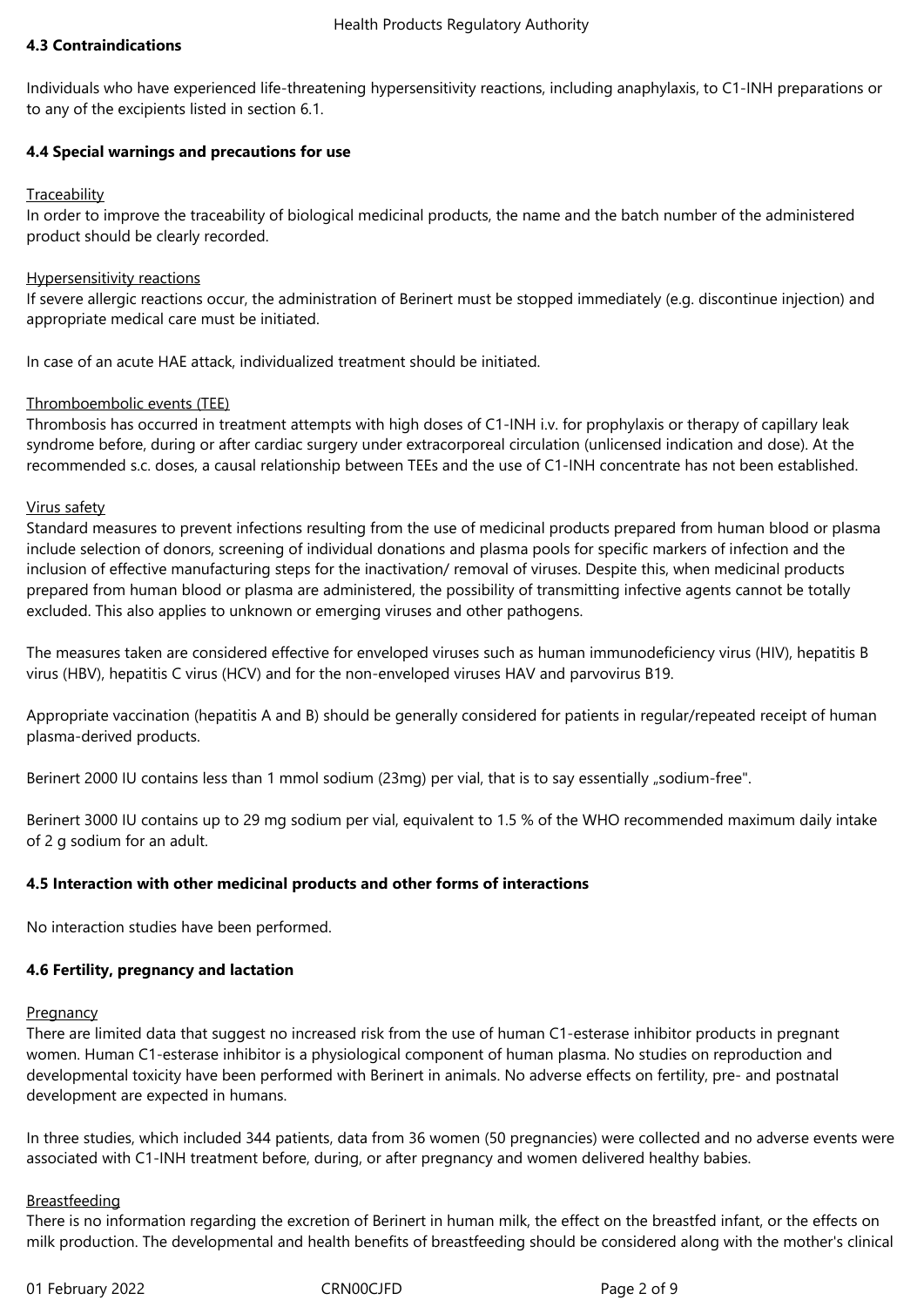## **Fertility**

Human C1-esterase inhibitor is a physiological component of human plasma. No studies on reproduction and developmental toxicity have been performed with Berinert in animals.

## **4.7 Effects on ability to drive and use machines**

Berinert has no or negligible influence on the ability to drive and use machines.

## **4.8 Undesirable effects**

Adverse reactions were collected from Study 3001, the pivotal phase 3 study in patients (n= 86) with HAE who received Berinert subcutaneously. Eligible patients were also able to participate in an open-label extension study (Study 3002) for up to 140 weeks (n= 126). The frequency of adverse reactions is based on events related to Berinert. It is estimated on a per-patient basis and categorised as:

Very common (≥1/10) Common (≥1/100 to <1/10) Uncommon (≥1/1,000 to <1/100) Rare (≥1/10,000 to <1/1,000) Very rare (<1/10,000)

| MedDRA System Organ Class                                                                                                        | <b>Adverse Reaction</b>                           | Frequency   |
|----------------------------------------------------------------------------------------------------------------------------------|---------------------------------------------------|-------------|
| Infections and infestations                                                                                                      | Nasopharyngitis                                   | Very common |
| Immune system disorders                                                                                                          | Hypersensitivity                                  | Common      |
|                                                                                                                                  | (Hypersensitivity, Pruritus, Rash, and Urticaria) |             |
| Nervous system disorders                                                                                                         | <b>Dizziness</b>                                  | Common      |
| General disorders and administration site conditions                                                                             | Injection site reactions <sup>a</sup>             | Very common |
| <sup>a</sup> lnjection site bruising, Injection site coldness, Injection site discharge, Injection site erythema, Injection site |                                                   |             |

haematoma, Injection site haemorrhage, Injection site induration, Injection site oedema, Injection site pain, Injection site pruritus, Injection site rash, Injection site reaction, Injection site scar, Injection site swelling, Injection site urticaria, Injection site warmth.

#### Paediatric population

The safety profile of Berinert was evaluated in a subgroup of eleven patients, 8 to < 17 years of age, in both studies (Study 3001, Study 3002) and was consistent with overall safety results.

#### Other special populations

#### Elderly population

The safety profile of Berinert was evaluated in a subgroup of ten patients, 65 to 72 years of age, in both studies (Study 3001, Study 3002) and was consistent with overall safety results.

For safety with respect to transmissible agents, see section 4.4.

#### Reporting of suspected adverse reactions

Reporting suspected adverse reactions after authorisation of the medicinal product is important. It allows continued monitoring of the benefit/risk balance of the medicinal product. Healthcare professionals are asked to report any suspected adverse reactions via the national reporting system: HPRA Pharmacovigilance

Website: www.hpra.ie

#### **4.9 Overdose**

No case [of overdose h](http://www.hpra.ie/)as been reported. Doses corresponding to up to 117 IU/kg s.c. have been administered twice weekly in a fixed-dose clinical study and were well tolerated.

01 February 2022 **CRNOOCJFD** CRNOOCJFD Page 3 of 9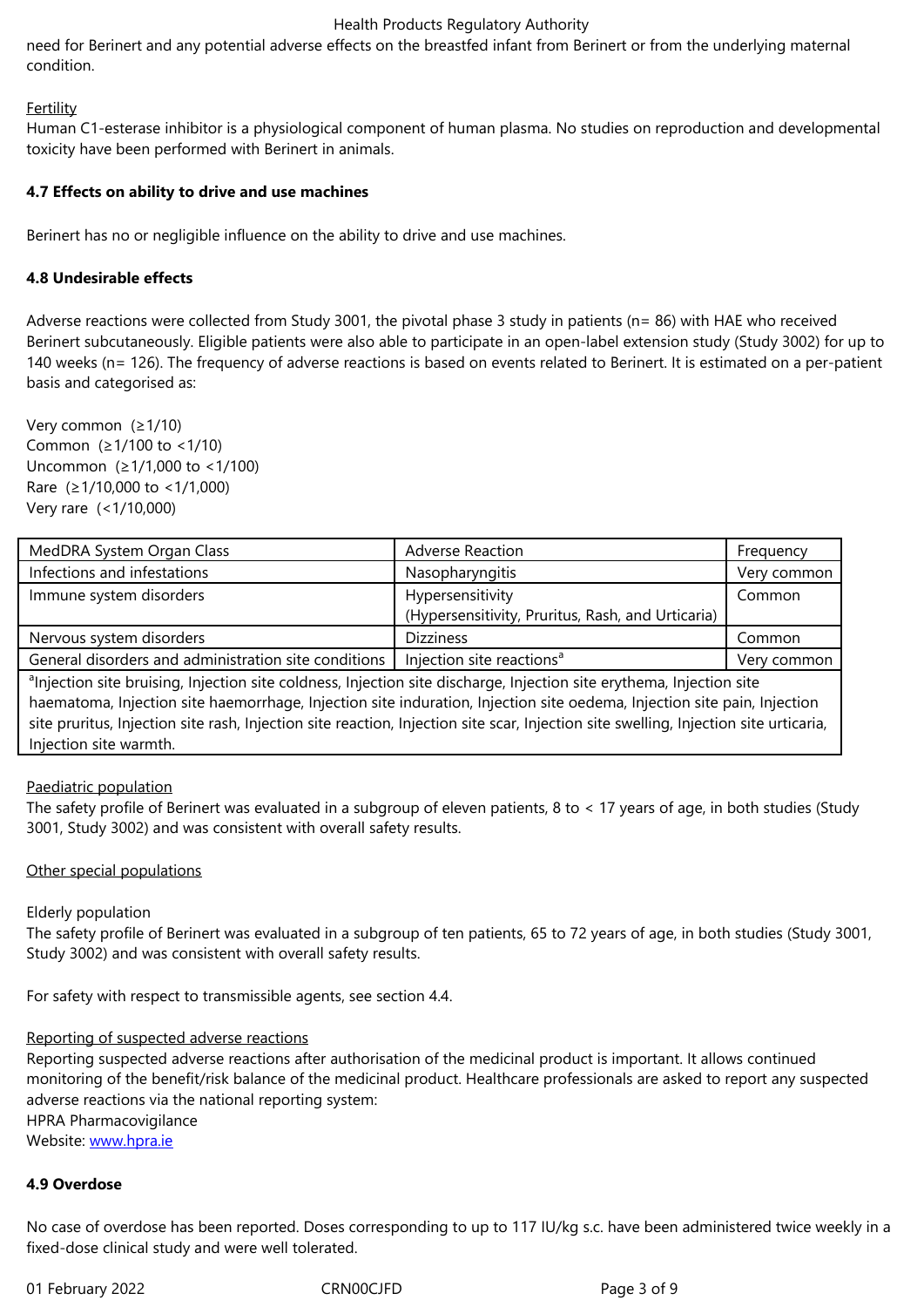#### **5 PHARMACOLOGICAL PROPERTIES**

## **5.1 Pharmacodynamic properties**

Pharmacotherapeutic group: Other haematological agents, Drugs used in hereditary angioedema: C1-inhibitor, plasma derived ATC code: B06AC01

C1-esterase inhibitor is a plasma glycoprotein with a molecular weight of 105 kD and a carbohydrate moiety of 40 %. Its concentration in human plasma ranges around 240 mg/l. Besides its occurrence in human plasma, also the placenta, the liver cells, monocytes and platelets contain C1-esterase inhibitor.

C1-esterase inhibitor belongs to the serine-protease-inhibitor-(serpin)-system of human plasma as do also other proteins like antithrombin III, alpha-2-antiplasmin, alpha-1-antitrypsin and others.

#### Mechanism of action

Under physiological conditions C1-esterase inhibitor blocks the classical pathway of the complement system by inactivating the enzymatic active components C1s and C1r. The active enzyme forms a complex with the inhibitor in a stoichiometry of 1:1.

Furthermore, C1-esterase inhibitor represents the most important inhibitor of the contact activation of coagulation by inhibiting factor XIIa and its fragments. In addition, it serves, besides alpha-2-macroglobulin, as the main inhibitor of plasma kallikrein.

The therapeutic effect of Berinert in hereditary angioedema is induced by the substitution of the deficient C1-esterase inhibitor activity.

#### Clinical efficacy and safety

The efficacy and safety of Berinert for routine prophylaxis to prevent HAE attacks were demonstrated in a multicentre, randomized, double-blind, placebo-controlled, crossover study (Study 3001). The study assessed 90 adult and adolescent subjects with symptomatic HAE type I or II. The median (range) age of subjects was 40 (12 to 72) years; 60 subjects were female and 30 subjects were male. Subjects were randomized to receive either 60 IU/kg or 40 IU/kg Berinert in one 16-week treatment period and placebo in the other 16‑week treatment period. Patients self‑administered Berinert or placebo subcutaneously 2 times per week. Efficacy was evaluated for the last 14 weeks of each treatment period. Eligible patients were also able to participate in an open-label extension study for up to 140 weeks (Study 3002). Approximately half of the subjects enrolled in the extension study participated in Study 3001 (64/126, 50.8%), which contributed to the similarities between study populations.

#### Study 3001:

Twice per week S.C. doses of 60 IU/kg or 40 IU/kg Berinert resulted in a significant difference in the time-normalized number of HAE attacks (the rate of attacks) relative to placebo (Table 1). The time normalized number of HAE attacks in subjects dosed with 60 IU/kg was 0.52 attacks per month compared to 4.03 attacks per month while receiving placebo (p <0.001). The time normalized number of HAE attacks in subjects dosed with 40 IU/kg was 1.19 attacks per month compared to 3.61 attacks per month while receiving placebo (p <0.001).

|                                 | 60 IU/kg<br><b>Treatment Sequences</b><br>$(N = 45)$ |                | 40 IU/kg<br><b>Treatment Sequences</b><br>$(N = 45)$ |                |
|---------------------------------|------------------------------------------------------|----------------|------------------------------------------------------|----------------|
|                                 | <b>PRODUCT</b>                                       | <b>Placebo</b> | <b>PRODUCT</b>                                       | <b>Placebo</b> |
| n                               | 43                                                   | 42             | 43                                                   | 44             |
| Mean (SD)                       | 0.5(0.8)                                             | 4.0(2.3)       | 1.2(2.3)                                             | 3.6(2.1)       |
| Min, Max                        | 0.0, 3.1                                             | 0.6, 11.3      | 0.0, 12.5                                            | 0.0, 8.9       |
| Median                          | 0.3                                                  | 3.8            | 0.3                                                  | 3.8            |
| LS Mean (SE) <sup>*</sup>       | 0.5(0.3)                                             | 4.0(0.3)       | 1.2(0.3)                                             | 3.6(0.3)       |
| 95% CI for LS Mean <sup>*</sup> | (0.0, 1.0)                                           | (3.5, 4.6)     | (0.5, 1.9)                                           | (3, 4.3)       |

#### **Table 1. Time‑normalized Number of HAE Attacks (Number/Month)**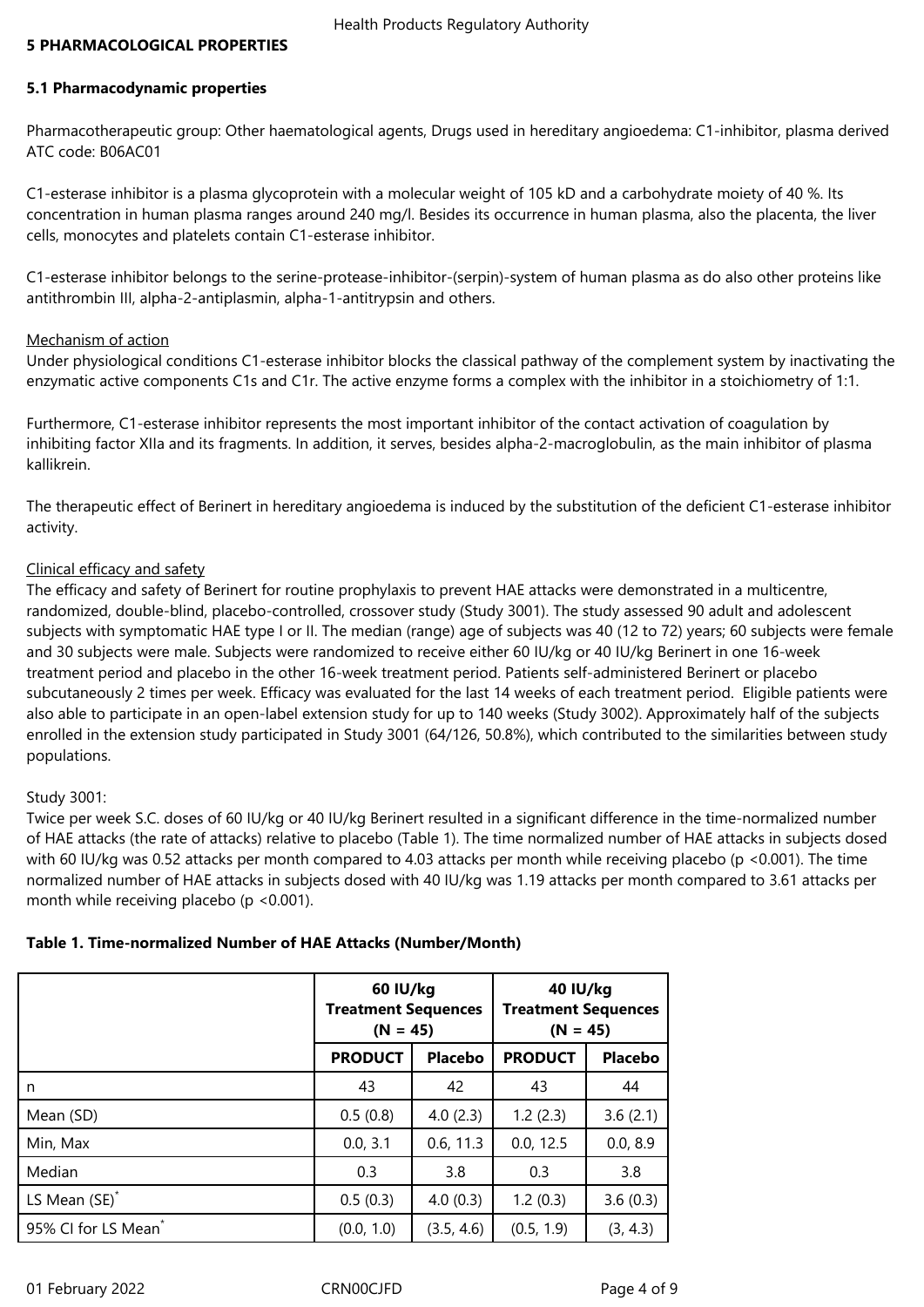| Health Products Regulatory Authority |  |
|--------------------------------------|--|
|--------------------------------------|--|

| <b>Treatment difference</b><br>(within-subjects) | 60 IU/kg – Placebo         | 40 IU/kg – Placebo  |
|--------------------------------------------------|----------------------------|---------------------|
| $\vert$ LS Mean <sup>*</sup> (95% CI)            | $-3.5$ ( $-4.2$ , $-2.8$ ) | $-2.4$ (-3.4, -1.5) |
| p-value                                          | ~< 0.001                   | ~< 0.001            |

 $CI =$  confidence interval; HAE = hereditary angioedema; N = number of randomized subjects; n = number of subjects with data; LS = Least squares.

\* From a mixed model.

The median (25th, 75th percentile) percentage reduction in the time‑normalized number of HAE attacks relative to placebo was 95% (79, 100) on 60 IU/kg and 89% (70, 100) on 40 IU/kg Berinert among subjects with evaluable data in both treatment periods.

The percentage of responders (95% CI) with a ≥50% reduction in the time-normalized number of HAE attacks on Berinert relative to placebo was 83% (73%, 90%). Ninety percent (90%) of subjects on 60 IU/kg responded to treatment and 76% of subjects on 40 IU/kg responded to treatment.

Seventy-one percent (71%) of subjects on 60 IU/kg and 53% of subjects on 40 IU/kg had ≥1 HAE attack per 4 week period on placebo and <1 HAE attack per 4 week period on Berinert.

A total of 40% of subjects on 60 IU/kg and 38% of subjects on 40 IU/kg were attack-free, and the median rate of HAE attacks per month was 0.3 on both doses.

Berinert resulted in a significant difference in the time‑normalized number of uses of rescue medication (the rate of rescue medication use) relative to placebo. A dose of 60 IU/kg resulted in a mean rate of rescue medication of 0.3 uses per month, compared to 3.9 uses per month with placebo. A dose of 40 IU/kg resulted in a mean rate of rescue medication use of 1.1 uses per month, compared to 5.6 uses per month with placebo.

## Study 3002:

The long-term safety and efficacy of Berinert for routine prophylaxis to prevent HAE attacks were demonstrated in an open-label, randomized, parallel-arm study. The study assessed 126 adult and paediatric subjects with symptomatic HAE type I or II, consisting of 64 roll-over patients from study 3001 and 62 non-rollover patients. The median (range) age of subjects was 41.0 (8-72) years. Patients with a monthly attack rate of 4.3 in 3 months before entry in the study were enrolled and treated for a mean of 1.5 years; 44 patients (34.9%) had more than 2 years of exposure. Mean steady-state C1-INH functional activity increased to 52.0% with 40 IU/kg and 66.6% with 60 IU/kg. Incidence of adverse events was low and similar in both dose groups (11.3 and 8.5 events per patient-year for 40 IU/kg and 60 IU/kg, respectively).

The mean (SD) time-normalized number of HAE attacks was 0.45 (0.737) attacks per month for 40 IU and 0.45 (0.858) attacks per month for 60 IU.

The percentage of responders (95 % CI) with a  $\geq$  50 % reduction in the time-normalized number of HAE attacks on Berinert relative to the time-normalized number of HAE attacks used to qualify for participation in Study 3002 was 93.5 % (84.6 %, 97.5%) in the 40 IU/kg treatment arm and 91.7 % (81.9 %, 96.4 %) in the 60 IU/kg treatment arm.

The percentage of subjects with a time-normalized HAE attack frequency of < 1 HAE attack per 4-week period was 79.4 % for 40 IU/kg and 85.7 % for 60 IU/kg.

The percentage of HAE attack-free subjects was 34.9 % for 40 IU/kg and 44.4 % for 60 IU/kg (throughout the study duration with the maximum duration of exposure of > 2.5 years). Of 23 patients receiving 60 IU/kg for more than 2 years, 19 (83 %) were attack-free during months 25 to 30 of treatment.

The mean time-normalized number of uses of rescue medication was 0.26 (0.572) use per month for 40 IU/kg and 0.31 (0.804) uses per month for 60 IU/kg.

## Paediatric population

The safety and effectiveness of Berinert were evaluated in a subgroup of 11 patients 8 to <17 years of age, in the randomized, double-blind, placebo-controlled, crossover, routine prophylaxis trial (Study 3001) and the randomized, open-label, active treatment-controlled study (Study 3002). Results of subgroup analysis by age were consistent with overall study results.

#### **5.2 Pharmacokinetic properties**

01 February 2022 **CRNOOCJFD** CRNOOCJFD Page 5 of 9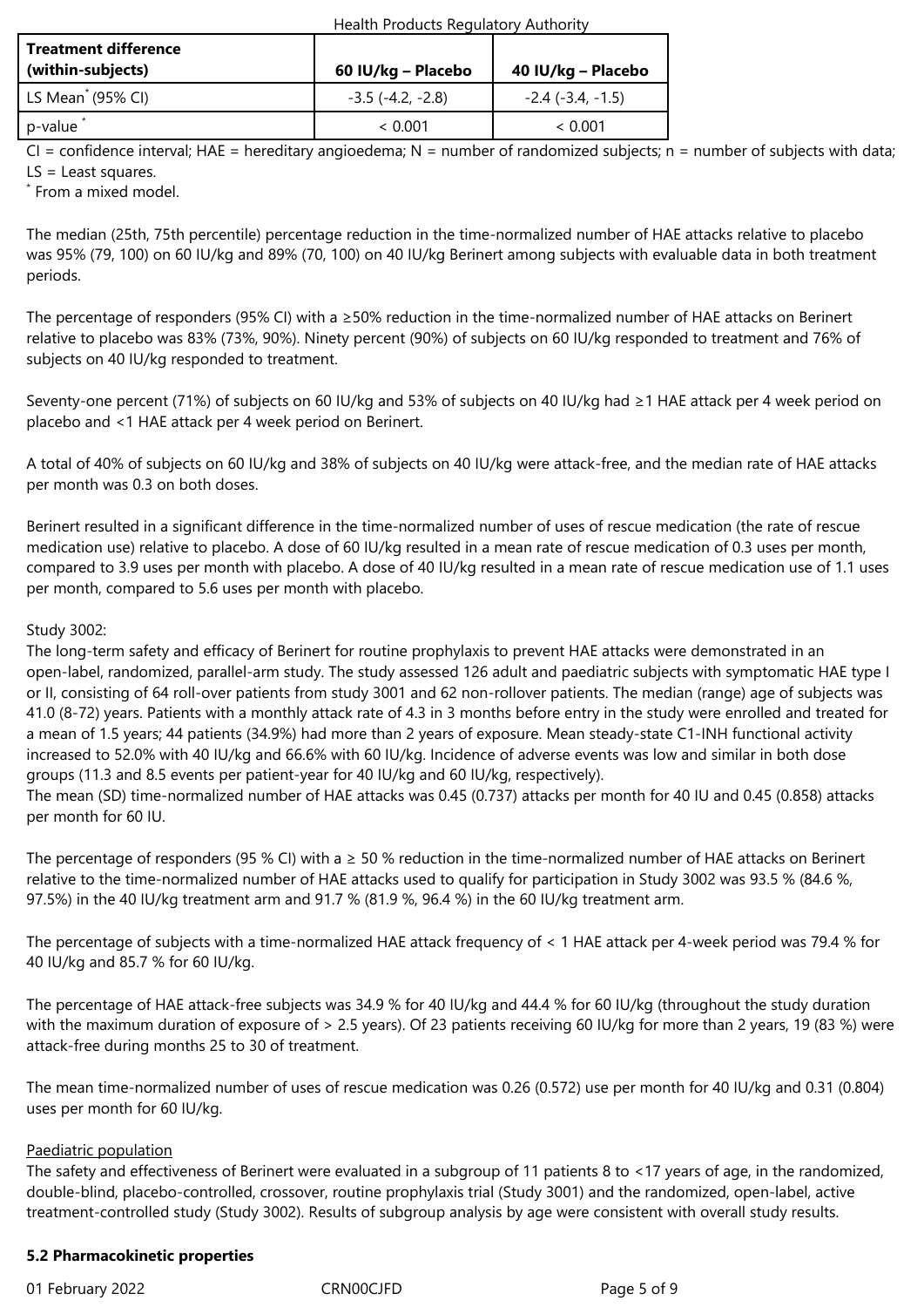#### Health Products Regulatory Authority

The pharmacokinetic (PK) characteristics of Berinert subcutaneous were primarily described using population PK methods on pooled data from 3 clinical trials in healthy subjects and HAE patients.

#### Absorption

Following twice weekly subcutaneous dosing, Berinert is slowly absorbed, with a median (95% CI) time to peak concentration  $(t_{\text{max}})$  of approximately 59 hours (23, 134 hours). Based on a median (95% CI) apparent plasma half-life of 69 hours (24, 250 hours), steady state for C1-INH is expected within 3 weeks of dosing. A mean (95% CI) steady state trough functional C1-INH of 48% (25.1 102%) is expected after twice weekly s.c. administration of 60 IU/kg Berinert. The mean (95% CI) relative bioavailability (F) of Berinert after s.c. administration was estimated to be approximately 43% (35.2, 50.2%).

## Distribution and Elimination

The population mean (95% CI) clearance and apparent volume of distribution of Berinert were estimated to be approximately 83 mL/hr (72.7, 94.2 mL/hr) and 4.33 L (3.51, 5.15 L) . C1-INH clearance was found to be positively correlated with total body weight. The steady state PK of s.c. Berinert was found to be independent of dose between 20-80 IU/kg in HAE subjects.

Studies have not been conducted to evaluate the PK of C1 INH in specific patient populations stratified by gender, race, age, or the presence of renal or hepatic impairment. The population analysis, evaluating age (8 to 72 years), was found not to influence the PK of C1-INH.

## **5.3 Preclinical safety data**

Non-clinical data following intravenous and or subcutaneous administration reveal no special hazard for humans based on conventional studies of safety pharmacology, single and repeat dose toxicity, local tolerability and thrombogenicity.

No investigations on carcinogenicity and reproductive toxicology have been conducted.

## **6 PHARMACEUTICAL PARTICULARS**

## **6.1 List of excipients**

Powder*:* Glycine Sodium chloride Sodium citrate

Solvent*:* Water for injections

#### **6.2 Incompatibilities**

In the absence of compatibility studies, this medicinal product must not be mixed with other medicinal products and diluents.

#### **6.3 Shelf life**

36 months

After reconstitution the physico-chemical stability has been demonstrated for 48 hours at room temperature (max. 30°C). From a microbiological point of view and as Berinert contains no preservative, the reconstituted product should be used immediately. If it is not administered immediately, storage shall not exceed 8 hours at room temperature. The reconstituted product should only be stored in the **vial**.

#### **6.4 Special precautions for storage**

Do not store above 30 °C. Do not freeze. Keep the vial in the outer carton in order to protect from light. For storage conditions after reconstitution of the medicinal product, see section 6.3.

## **6.5 Nature and contents of container**

01 February 2022 **CRNOOCJFD** CRNOOCJFD Page 6 of 9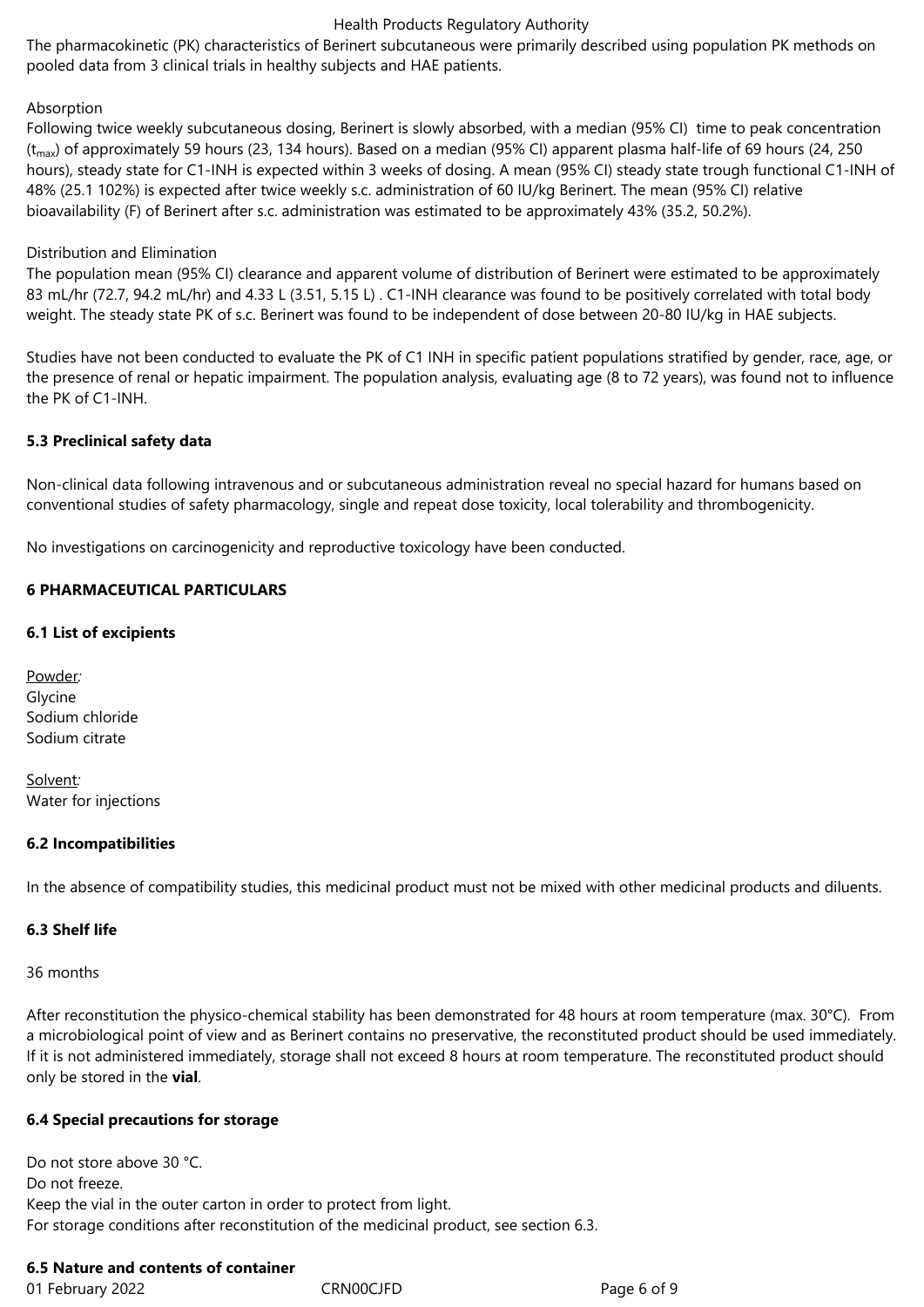#### Health Products Regulatory Authority

## Immediate containers

Berinert 2000: Powder (2000 IU) in a vial (Type II glass) with a stopper (bromobutyl rubber), blue seal (aluminium) and grey flip-off cap (plastic).

4 ml of solvent in a vial (Type I glass) with a stopper (chlorobutyl or bromobutyl rubber), blue seal (aluminium) and grey flip-off cap (plastic).

Presentations: Box containing: 1 vial with powder 1 solvent vial (4 ml) 1 filter trasfer device 20/20 Administration set (inner box): 1 disposable syring (5 ml) 1 hypodermic needle 1 subcutaneous injection set 2 alcohol swabs 1 plaster

Multipacks with 5 x 2000 IU and 20 x 2000 IU.

Not all pack sizes may be marketed.

## **6.6 Special precautions for disposal and other handling**

Any unused medicinal product or waste material should be disposed of in accordance with local requirements.

## *Method of administration*

## *General instructions*

- The reconstituted solution for Berinert should be colourless and clear to slightly opalescent.
- After filtering/withdrawal (see below) reconstituted product should be inspected visually for particulate matter and discoloration prior to administration.
- Do not use solutions that are cloudy or have deposits.
- Reconstitution and withdrawal must be carried out under aseptic conditions. Use the syringe provided with the product.

#### *Reconstitution*

Bring the solvent to room temperature. Ensure product and solvent vial flip caps are removed and the stoppers are treated with an antiseptic solution and allowed to dry prior to opening the Mix2Vial package.

|                          | 1. Open the Mix2Vial package by peeling off the lid. Do not remove the Mix2Vial from the blister<br>package!                                                                                                                      |
|--------------------------|-----------------------------------------------------------------------------------------------------------------------------------------------------------------------------------------------------------------------------------|
| $\overline{\phantom{0}}$ | 2. Place the solvent vial on an even, clean surface and hold the vial tight. Take the Mix2Vial<br>together with the blister package and push the spike of the blue adapter end straight down<br>through the solvent vial stopper. |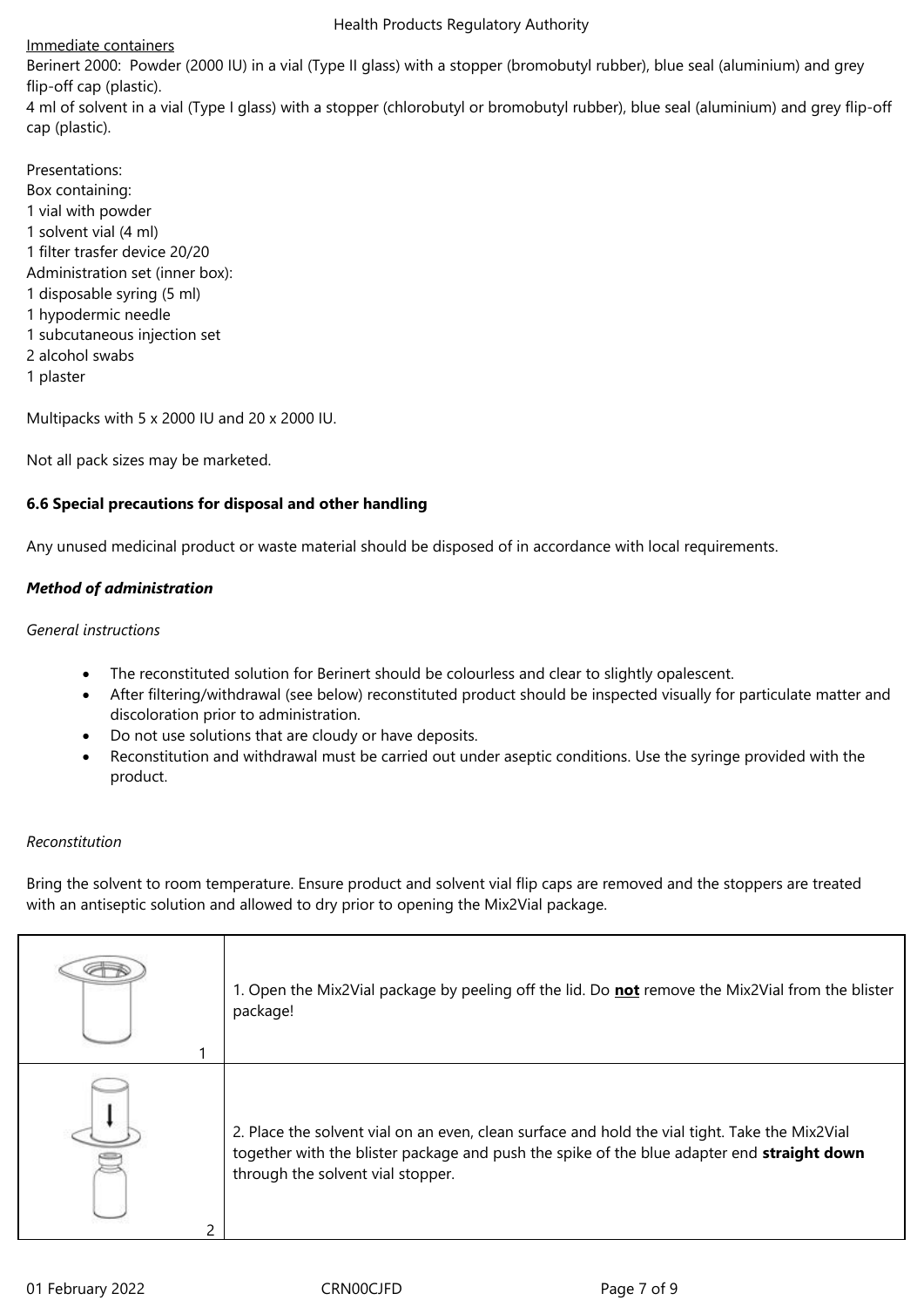٦

| 3 | 3. Carefully remove the blister package from the Mix2Vial set by holding at the rim, and pulling<br>vertically upwards. Make sure that you only pull away the blister package and not the Mix2Vial<br>set.                                                                       |
|---|----------------------------------------------------------------------------------------------------------------------------------------------------------------------------------------------------------------------------------------------------------------------------------|
| 4 | 4. Place the product vial on an even and firm surface. Invert the solvent vial with the Mix2Vial set<br>attached and push the spike of the transparent adapter end straight down through the product<br>vial stopper. The solvent will automatically flow into the product vial. |
| 5 | 5. With one hand grasp the product-side of the Mix2Vial set and with the other hand grasp the<br>solvent-side and unscrew the set carefully counterclockwise into two pieces. Discard the solvent<br>vial with the blue Mix2Vial adapter attached.                               |
| 6 | 6. Gently swirl theproduct vial with the transparent adapter attached until the substance is<br>fullydissolved. Do not shake.                                                                                                                                                    |
| 7 | 7. Draw air into an empty, sterile syringe. Use the syringe provided with the product. While the<br>product vial is upright, connect the syringe to the Mix2Vial's Luer Lock fitting by screwing<br>clockwise. Inject air into the product vial.                                 |

## *Withdrawal and application*

| 8 | 8. While keeping the syringe plunger pressed, invert the system upside down and draw the<br>solution into the syringe by pulling the plunger back slowly.                                                                                                    |
|---|--------------------------------------------------------------------------------------------------------------------------------------------------------------------------------------------------------------------------------------------------------------|
|   | 9. Now that the solution has been transferred into the syringe, firmly hold on to the barrel of<br>the syringe (keeping the syringe plunger facing down) and disconnect the transparent Mix2Vial<br>adapter from the syringe by unscrewing counterclockwise. |